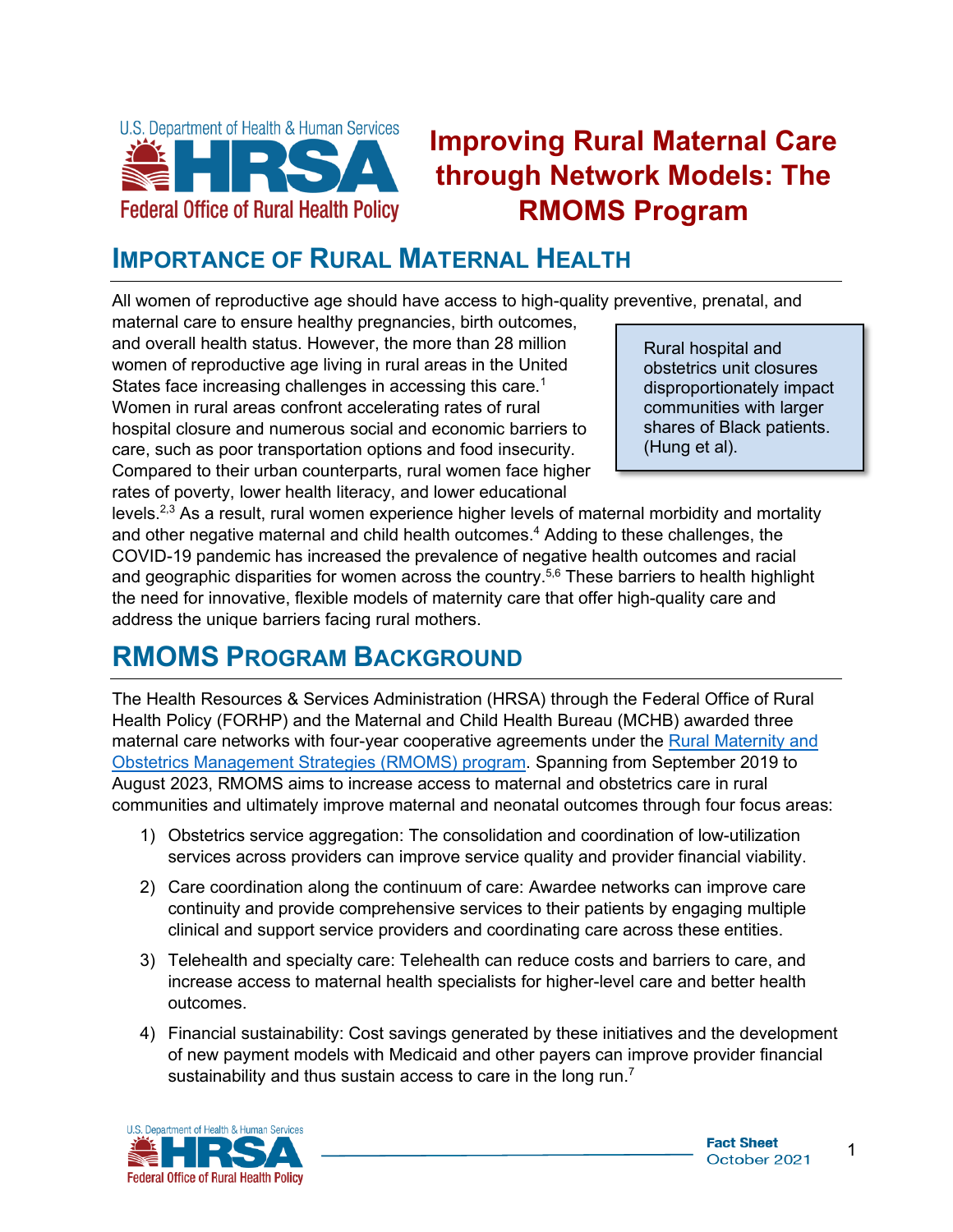In the future, the RMOMS program may serve as a model for other rural health networks by offering a replicable and sustainable path to coordinated, high-quality services for at-risk mothers.

### **MEET THE AWARDEES**

 Perinatal Network Project (BPN), the New Mexico Rural OB The RMOMS awardees include the Missouri Bootheel Access and Maternal Services (ROAMS) Network, and the Texas-RMOMS Comprehensive Care Maternal Care Network.

#### **Missouri Bootheel Perinatal Network (BPN)**

BPN aims to improve maternal and infant health in Dunklin, Mississippi, New Madrid, Pemiscot, Scott, and Stoddard counties. The six target counties, all located within the Bootheel region in southeastern Missouri, are home to over 30,000 women of reproductive age.8 Women living in the Bootheel experience lower rates of adequate prenatal care,

2018, leaving many women in the region with no local services. lower rates of timely initiation of prenatal care, and higher rates of Caesarean sections than state and national averages.<sup>9</sup> Two major hospitals discontinued obstetrics services in 2014 and

2018, leaving many women in the region with no local services.<br>BPN, which is led by St. Francis Medical Center, includes three (FQHC) network, and MO HealthNet (Medicaid). SSM Health postpartum services for mothers and babies. For more information, rural hospital systems, six health departments, three behavioral health agencies, three support service agencies (including two home visitation programs), a Federally Qualified Health Center Perinatal Center, located in St. Louis, provides training and technical support. These partners all support BPN's overarching goal to increase access to prenatal, labor and delivery, and



"[Partners] are really staying at the table because they are seeing the value in using resources more efficiently instead of throwing in another resource that ultimately is going to cause them more competition." – BPN network leadership

see the Annual Report and the BPN Fact Sheet, which are available on the <u>HRSA RMOMS</u> [Program website.](https://www.hrsa.gov/rural-health/community/rmoms)

BPN's primary activities during the first implementation year (September 1, 2020 to August 31, 2021) included:

- Hired a system care coordinator who conducts risk assessments, follows up with patients, and facilitates referrals across the entire network;
- Provided three network partners with "Cuff Kits," which allow women to take their blood pressure at home and send the results to their providers; and
- patients' preferences; the system coordinator conducts both the assessments and the • Established two standardized risk assessments at St. Francis to better understand the needs of high-risk women in the network and ensure appropriate referrals that consider referrals.

*Top Priorities in the Second Implementation Year (September 2021-August 2022)*: Building on the increased focus on telehealth access brought on by the pandemic, BPN plans to purchase telehealth equipment with support from an SSM United States Department of Agriculture grant.



2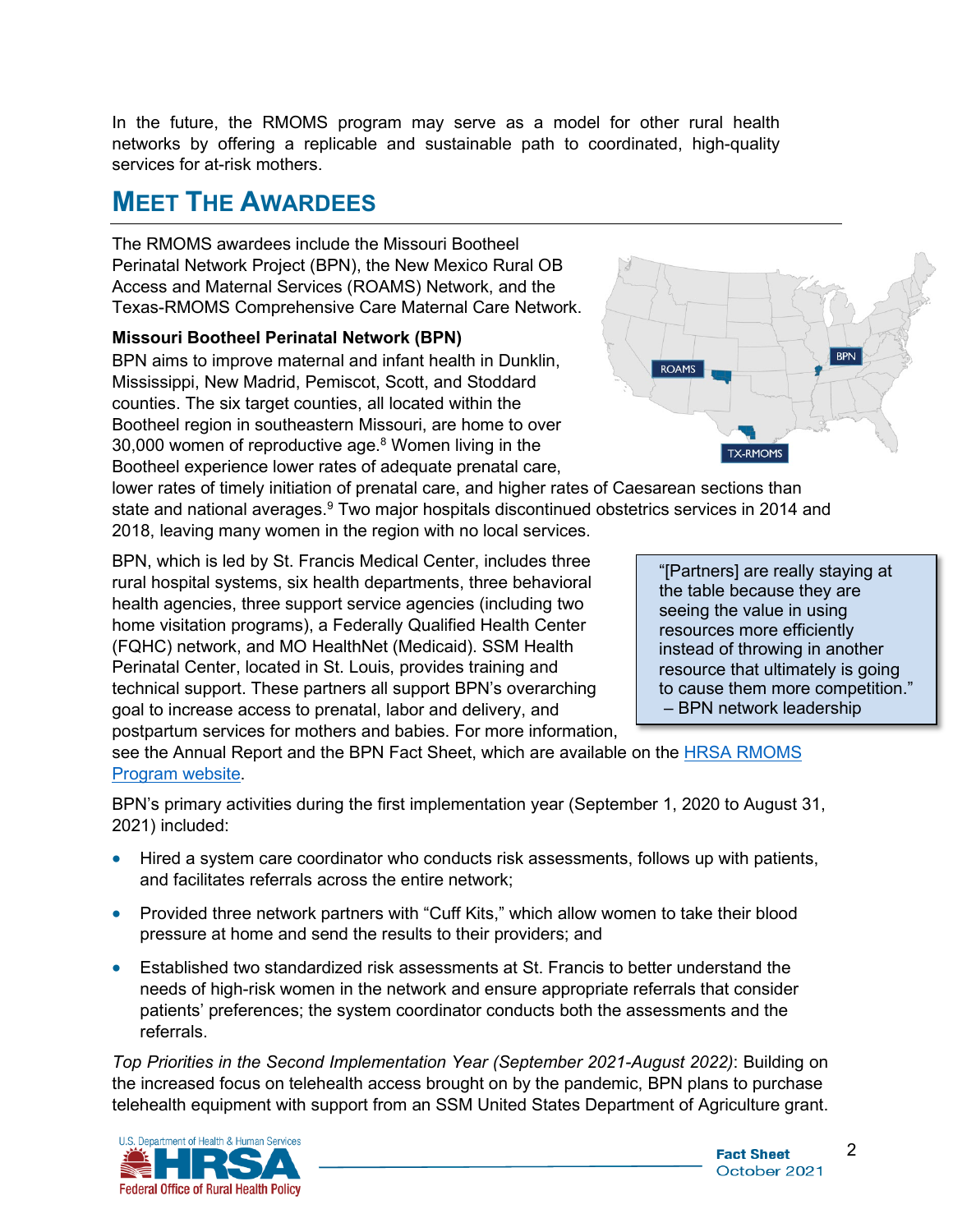Additionally, the network will create a website with educational resources for clients and launch a web-based system across partners with the intention of increasing care coordination and improving data analysis to track key maternal health outcomes.

#### **New Mexico Rural OB Access and Maternal Services (ROAMS)**

The ROAMS network covers rural Colfax, Taos, Union, Harding and Mora counties in northeastern New Mexico, a mountainous area spanning over 10,000 square miles with a population of 50,000, of which 9,400 are women of childbearing age. $8$  The network serves a high-poverty, geographically isolated population and reports numerous pressing maternal health challenges, including high rates of unwanted and teen pregnancy, maternal mortality, substance use disorder (SUD), and infant mortality. Women face significant geographic and socioeconomic barriers to maternal care. In Union County in the far northeastern corner of the state, there were no obstetrics services until ROAMS opened a new prenatal clinic during the RMOMS planning year (September 1, 2019- August 31, 2020). There are no

providers within the service region providing in-person care for high-risk pregnancies.

 Holy Cross Medical Center in Taos County serves as the lead agency for the ROAMS network, which consists of two labor and delivery Critical Access Hospitals (CAHs), four prenatal clinics (including one FQHC), five social services agencies, an overarching Governing Council, Centennial Care (Medicaid), and data partners at University of New Mexico. For more information, see the Annual Report and the ROAMS Fact Sheet, which are available on the [HRSA RMOMS Program website.](https://www.hrsa.gov/rural-health/community/rmoms)

"…I talked to the mothers in Clayton that are driving four or five hours one-way over a mountain pass to get to a highrisk appointment… I think this MFM partnership is going to be important in a whole lot of ways." – ROAMS network leadership

The ROAMS network's primary activities during the first implementation year (September 1, 2020 to August 31, 2021) included:

- Contracted a telehealth MFM specialty provider for high-risk pregnancies, which will help women avoid long drives to specialty care in Santa Fe;
- • Opened two new prenatal clinics and secured new equipment for all four clinics in the network, including telehealth conference technology and home telehealth kits;
- Contracted lactation consultants, joined a patient navigation program, and hired three patient navigators to help meet patients' postpartum and social service needs; and
- Collaborated with local support services providers and offered advertising, telehealth, and social media assistance to promote their services to women in the community.

 throughout the region. Moving forward, ROAMS plans to build upon and monitor the initial *Top Priorities in the Second Implementation Year (September 2021-August 2022):* The MFM vendor will begin providing services during the second implementation year, complementing the clinic-based and home-based telehealth services, which will expand access to specialty care telehealth roll-out and pursue solutions to regulatory uncertainty about telehealth billing postpandemic to ensure long-term sustainability.

#### **Texas-RMOMS Comprehensive Care Maternal Care Network (TX-RMOMS)**

The TX-RMOMS Comprehensive Maternal Care Network aims to improve access to continuous, comprehensive, and integrated obstetrics services among women of childbearing age residing

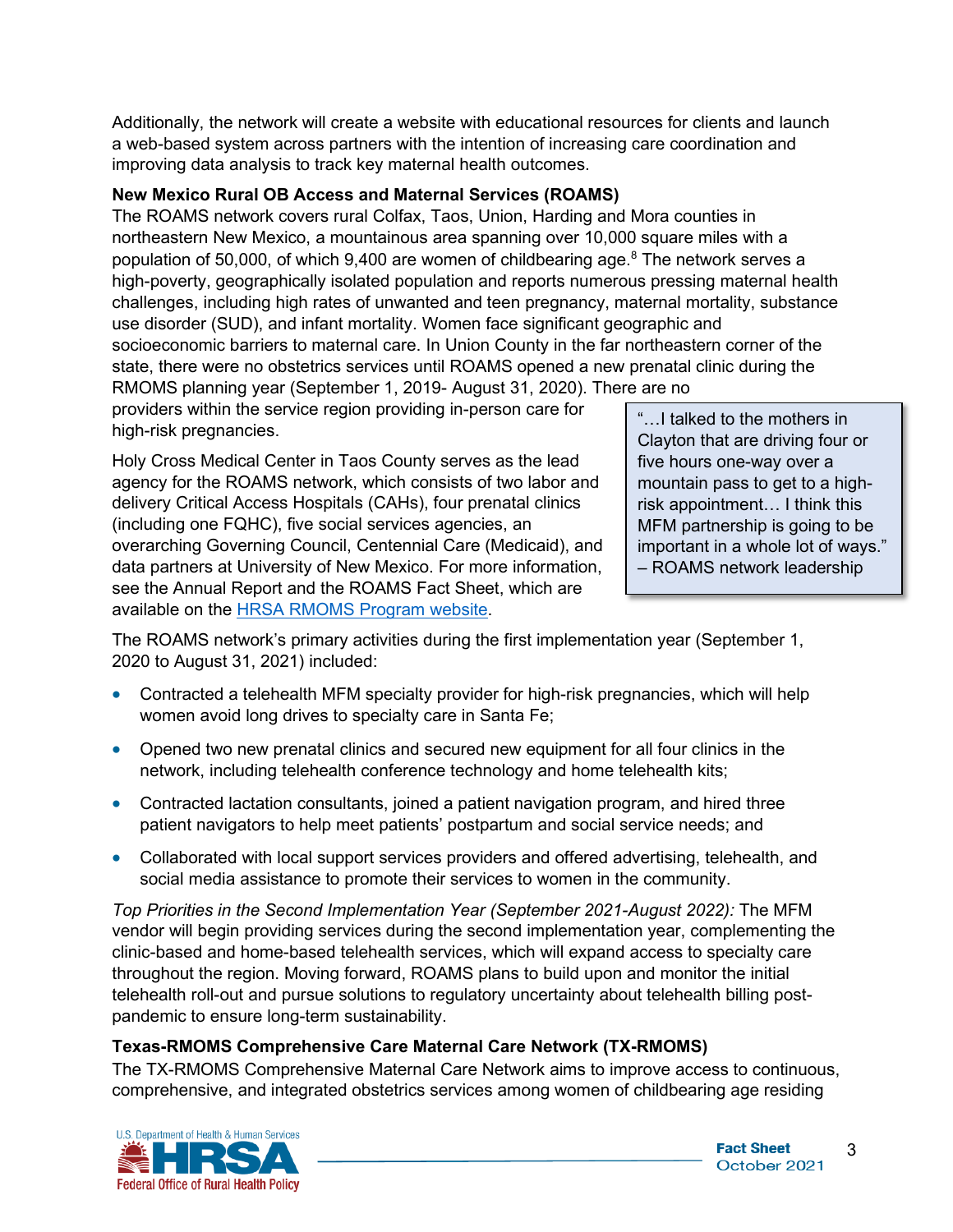teen birth rates, lower physician-to-patient ratios, and lower median incomes.<sup>8,10</sup> Approximately Hispanic (71 percent in Uvalde, 82 percent in Val Verde).<sup>8,11</sup> in the Val Verde and Uvalde service regions of southwest Texas (Val Verde, Uvalde, Edwards, Real, Kinney, and Zavala counties). Compared to the state, these service areas have higher 21,000 women residing in these two service areas are of childbearing age and most are

The TX-RMOMS network brings together several health systems and stakeholders with the common goal of ensuring access to coordinated maternal health services from prenatal through postpartum care. University Health (UH), a nationally recognized teaching hospital and clinical network, serves as the lead agency. Other partners include two rural hospitals (including one CAH), three rural clinics (including two FQHCs), and the Texas Health and Human Services Commission. For more information, see the Annual Report and the TX-RMOMS Fact Sheet, which are available on the [HRSA RMOMS Program website.](https://www.hrsa.gov/rural-health/community/rmoms)

The TX-RMOMS network's primary activities during the first implementation year (September 1, 2020 to August 31, 2021) included:

- Expanded workforce by adding new network providers and hiring clinicians and care managers to bolster network capacity at existing providers;
- Incorporated telehealth into its care delivery model to enhance local providers' capacity and support MFM consultations, training, and care coordination;
- Enhanced perinatal case management and patient navigation for women with insurance barriers, high-risk pregnancies, or other social services needs by hiring perinatal case managers and behavioral health consultants to assist in connecting women with local services and supports; and
- Conducted monthly network partner meetings to share information about newly implemented services, data collection, trainings, and service gaps.

 The network also plans to provide refresher trainings to *Top Priorities in the Second Implementation Year (September 2021-August 2022):* TX-RMOMS plans to prioritize expanding telehealth care, addressing high rates of no-shows for postpartum appointments, and offering educational programs to patients and network partners. These initiatives will include having perinatal case managers at TX-RMOMS educate patients about resources available to them through the Medicaid STAR Medical Plans and a diaper incentive program.

"The model and strategy that we selected for our program is to implement patient navigation, and through that, improve continuity of care for all women from preconception, through duration of their pregnancy and the postpartum care."

– TX-RMOMS network leadership

 providers to emphasize the importance of behavioral health screenings and referrals for mental health and SUD treatment, responding to the high need for these services in the community.

## **ASSESSING THE IMPACT OF THE RMOMS PROGRAM**

 Mission Analytics Group, Inc. and Insight Policy Research were contracted by FORHP to conduct an independent evaluation of the RMOMS program. The evaluation thoroughly documents network models and implementation facilitators and barriers to support the future replication of networked maternity care models. In addition, it assesses network impact on access to care by analyzing the utilization of key services over time, such as the receipt of

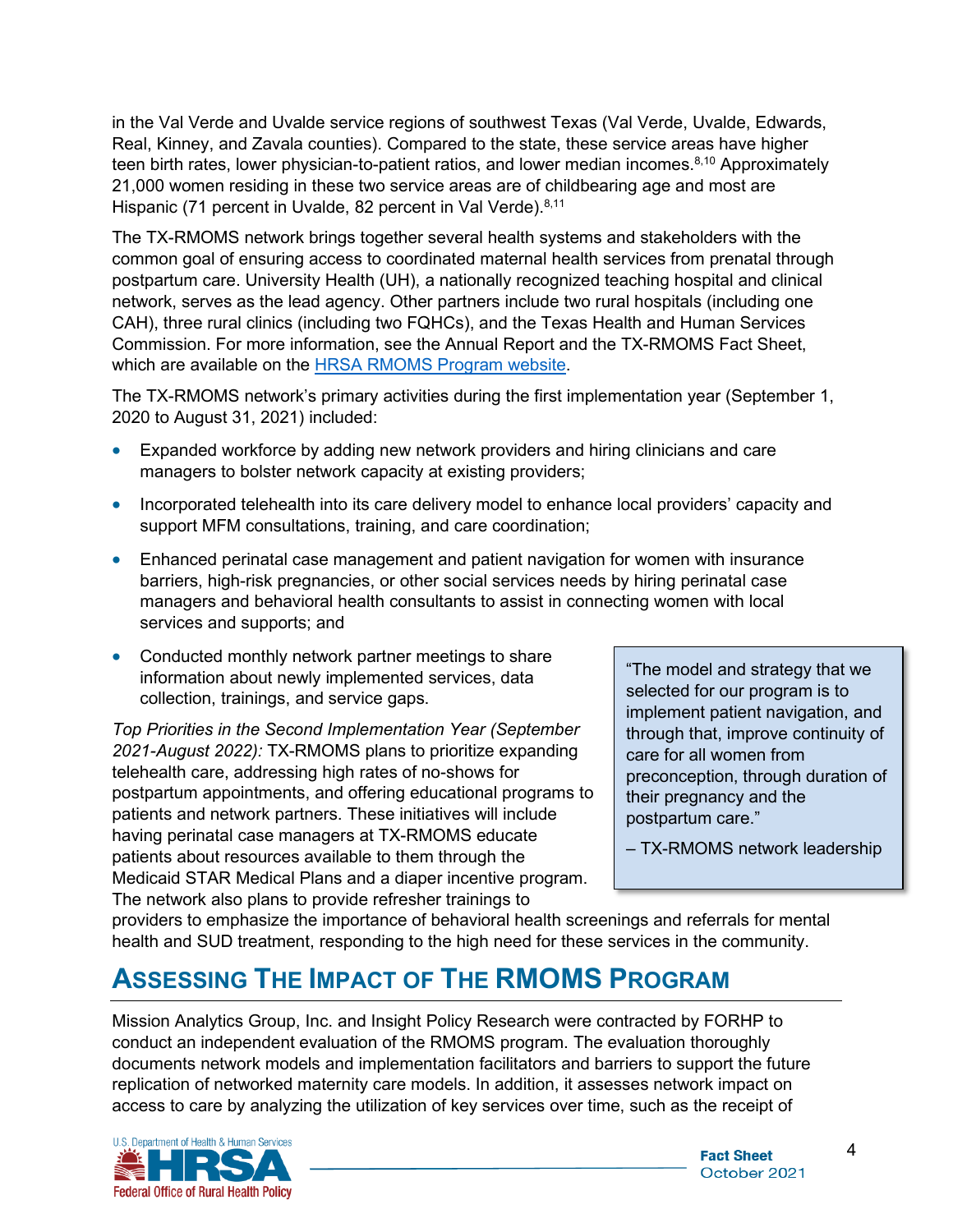mental health concerns or substance use disorder. Finally, the evaluation captures changes in prenatal care in the first trimester and referrals to behavioral health services for mothers with major health outcomes, including maternal morbidity and mortality, as well as high-cost outcomes, such as neonatal intensive care unit stays. These activities will provide insight into how network models can potentially improve maternal health outcomes, realize financial savings, and achieve long-term sustainability.

 Mission/Insight will conduct phone interviews and site visits to discuss and document awardees' The evaluation relies on both quantitative and qualitative primary and secondary data. Each year, awardees submit data on participant demographics, clinical and support services, and health outcomes. These data are used to describe awardee patient populations and track service utilization and health outcomes over time. Awardees also submit annual progress reports and network-level measures that demonstrate the breadth and reach of their networks. service models across the continuum of care. In addition, the evaluation is informed by secondary data, including aggregate measures submitted by awardees through HRSA's Performance Improvement Measurement System (PIMS) and vital statistics data.

The RMOMS evaluation produced the [first Annual Report](https://www.hrsa.gov/sites/default/files/hrsa/ruralhealth/2021-rmoms-annual-report.pdf) in 2021, which covered the awardees' planning year (2019-2020) ahead of full implementation in 2020-2021. It also examined the maternal health landscapes in each awardee's state and analyzed data on maternal and neonatal outcomes prior to program implementation. These findings will serve as a baseline for future analyses that assess the impact of the RMOMS program strategies on maternal health in each awardee's network.

maternal health for high-need rural mothers. The evaluation will continue to generate findings for a wide audience of policymakers, public health and social services agencies, direct services providers, and public stakeholders to encourage the replication of successful approaches. Dissemination products, including public webinars and topic-specific issue briefs, address the impact of coordinated networks on maternal health care utilization and outcomes, describe the characteristics of and steps for building an effective network, and contribute to the national conversation about improving maternal health for high-need rural mothers.<br>
U.S. Department of Heillin & Human Sirvices<br>  $\frac{\sqrt{26}}{24}$  **For all and Sirvices**